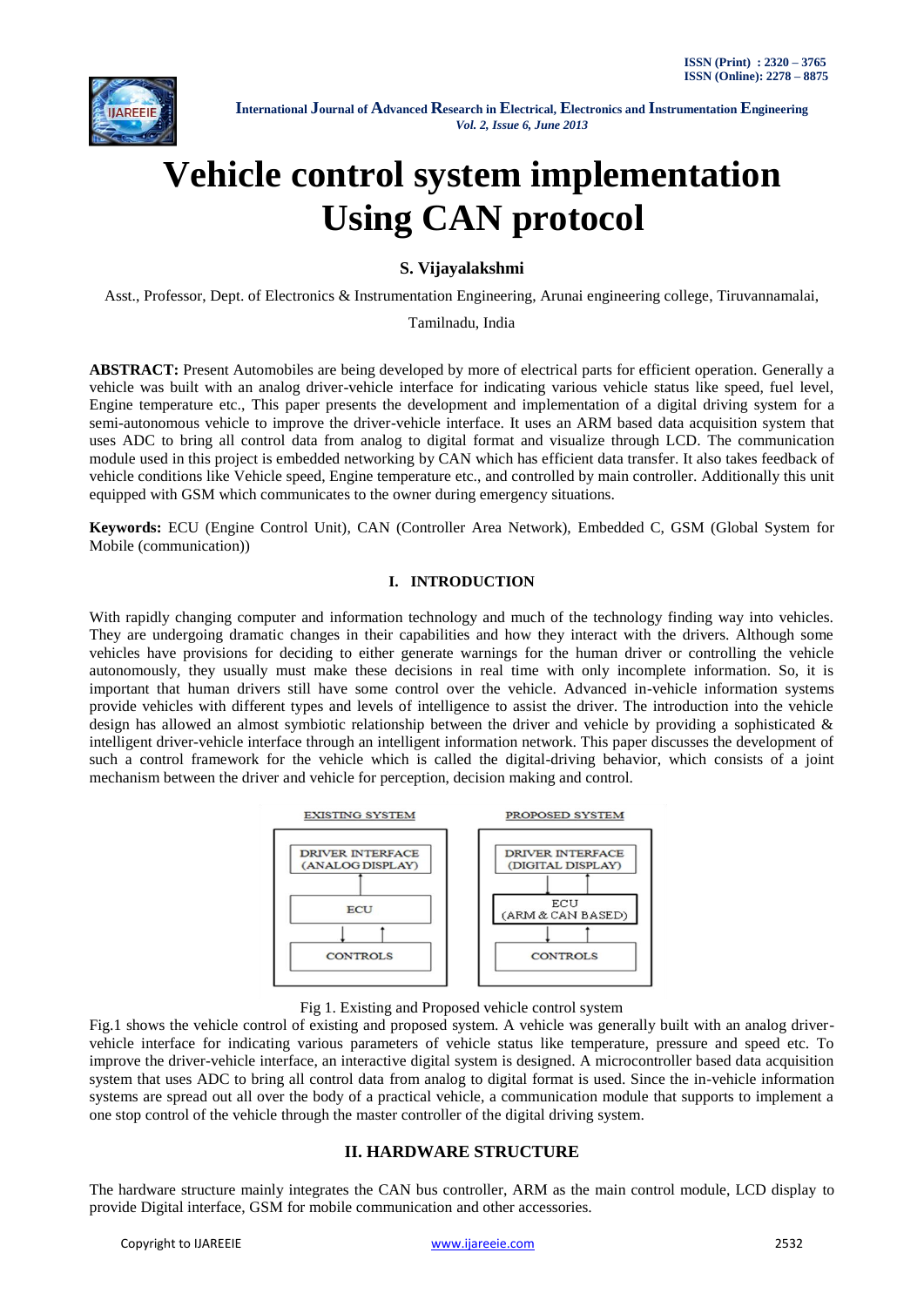#### A. *CAN bus*

1. *CAN Bus in an Automobile* 

CAN is a LAN (Local Area Network) controller CAN bus can transfer the serial data one by one. Fig 2 shows a typical architecture from an automotive. All participants in the CAN bus subsystems are accessible via the control unit on the CAN bus interface for sending and receiving data. CAN bus is a multi-channel transmission system. When a unit fails, it does not affect others. The data transfer rate of CAN bus in a vehicle system is different. For example, the rate of engine control system and ABS is high speed of real-time control fashion of 125Kbps to 1M bps. While, the rate of movement adjustment is low-speed with transmission rate of 10 to 125K bps. Others like multimedia systems use medium-speed rate between the previous two. This approach differentiates various channels and increases the transmission efficiency.



Fig 2. CAN bus system in an Automobile

#### 2. *CAN Bus for vehicle drive control System*

A typical drive system with the control unit has electronic fuel injection system, automatic transmission systems, antilock braking system (ABS), airbag systems etc. These units are the core components in a modern car system. They are sensitive for time and closed to the reliability and security of the entire system. As each control unit for real-time requirement is based on the data update rate and the control period varies, in order to meet the real-time requirements of each subsystem, it is necessary to achieve the implementation of public data sharing, such as engine speed, wheel speed, and throttle pedal location. The contents include the completion of speed measurement, fuel measurement, A/D conversion, the calculation conditions, the control actuator and a series of processes. That means the sending and receiving data in 1ms must be completed within the electrical control of gasoline in order to achieve real-time requirements. Therefore, the data exchange network must be a priority-based competitive mode, and has a very high speed communication fashion.

#### 3. *CAN Bus for accessories control system*

CAN bus for vehicle system is a leading control network that connects several objects. They are central controller, 4 gates controller, memory modules and other components. There are several items controlled by the CAN bus [2]. They are locker, windows, luggage locker, mirrors and interior dome light. In the case of remote control, it involves the remote control signal receiving and processing the anti-theft and warning systems.

#### B. *Main control module*

#### *1. ARM Architecture*

The ARM7TDMI-S is a general purpose 32-bit microprocessor, which offers high performance and very low power consumption. The ARM architecture is based on Reduced Instruction Set Computer (RISC) principles. It is the first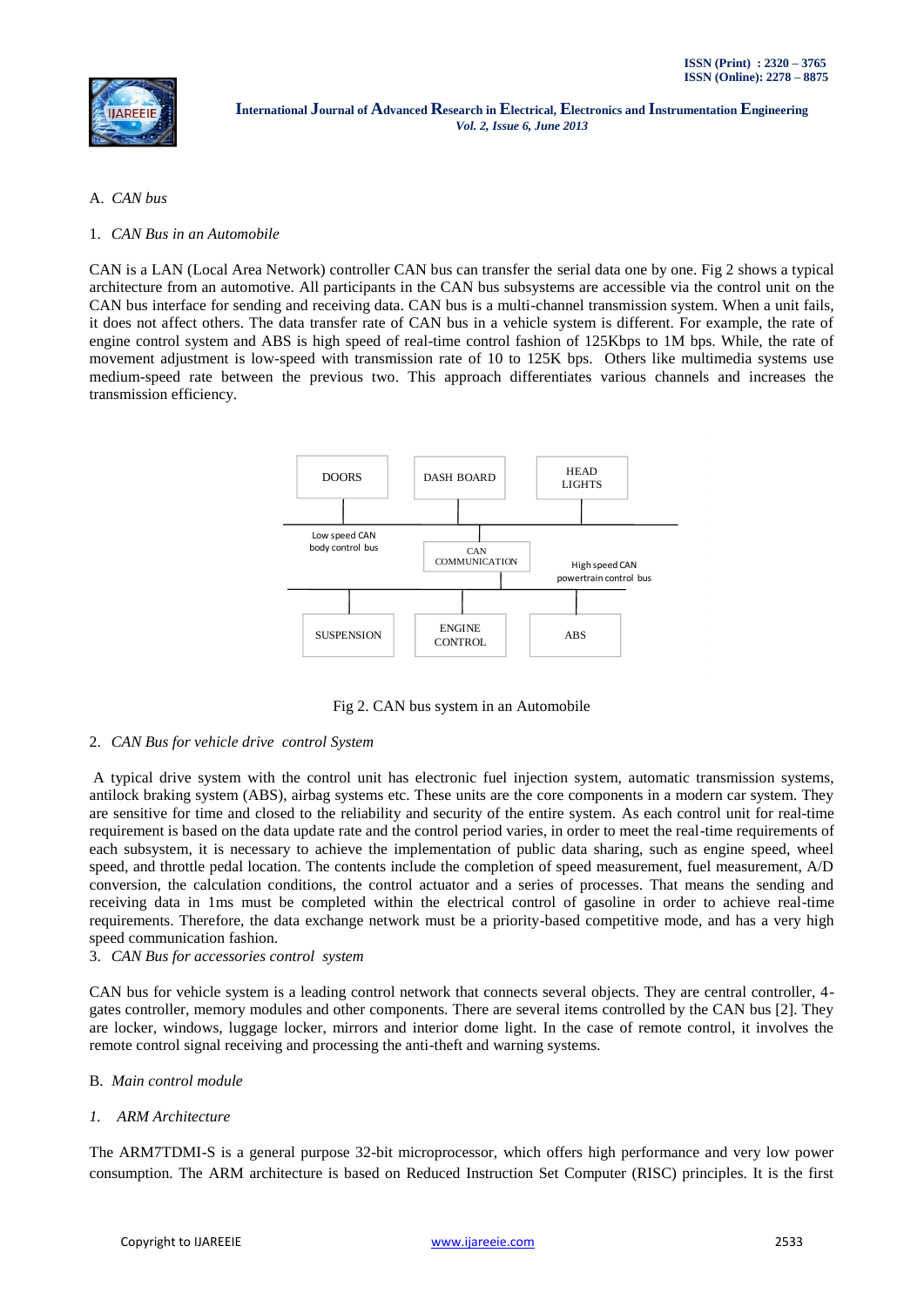RISC microprocessor designed for low-budget market. One of the typical products is ARM 7 family that is the most streamlined RISC. Therefore, it's relatively cheap, and the core of ARM7TDMI-S <sup>™</sup> is a low budget- oriented,

emphasizing the control of the system. The ARM7TDMI-S processor also employs a unique architectural strategy known as Thumb, which makes it ideally suited to high-volume applications with memory restrictions. It can be used in a variety of areas, such as embedded control, multimedia, DSP and mobile applications. The LPC2119/LPC2129 are based on a 16/32 bit ARM7TDMI-S" CPU with real-time emulation and embedded trace support, together with 128/256 kilobytes (kB) of embedded high speed bash memory.

A 128-bit wide memory interface and a unique accelerator architecture enable 32-bit code execution at maximum clock rate. It contains a 16/32-bit ARM7TDMI-S microcontroller in a tiny LQFP64 package. With their compact 64 pin package, low power consumption, various 32-bit timers,4-channel 10-bit ADC, 2 advanced CAN channels, PWM channels, Real Time Clock and Watchdog and 46 GPIO lines with up to 9 external interrupt pins these microcontrollers are particularly suitable for automotive and industrial control applications as well as medical systems and fault-tolerant maintenance buses. It does not contain MMU (memory management unit). But because of its low price, reliability and other factors, it is widely used in various industrial controllers.

### C. *Other accessories*

IR sensor, Motor speed sensor, Alarm, Temperature sensor, Pressure sensor, Level sensor, LCD display, GSM modem.



Fig 3. Block diagram of proposed system

Fig 3 shows the block diagram of CAN vehicle control system. It consists of one master node and two slave nodes.ARM as the master controller (Engine Control Module) which controls the vehicle status with various sensors. Two PIC ICs are used as slave nodes to receive the inputs of vehicle status. The communication between these sensors is done by using CAN controller. Slave controller receives the signals from vehicles like pressure, temperature, fuel level, and IR obstacles and GSM etc., send to master controller with high speed rate. Master controls the status of vehicle and sends the feedback to operator panel by providing digital information's via LCD display and alarms. Here Operator interface is digital type. By this operator can easily see the signals and able to control the vehicle. IR obstacle sensor helps in identifying the obstacles presence around the vehicle. Vibration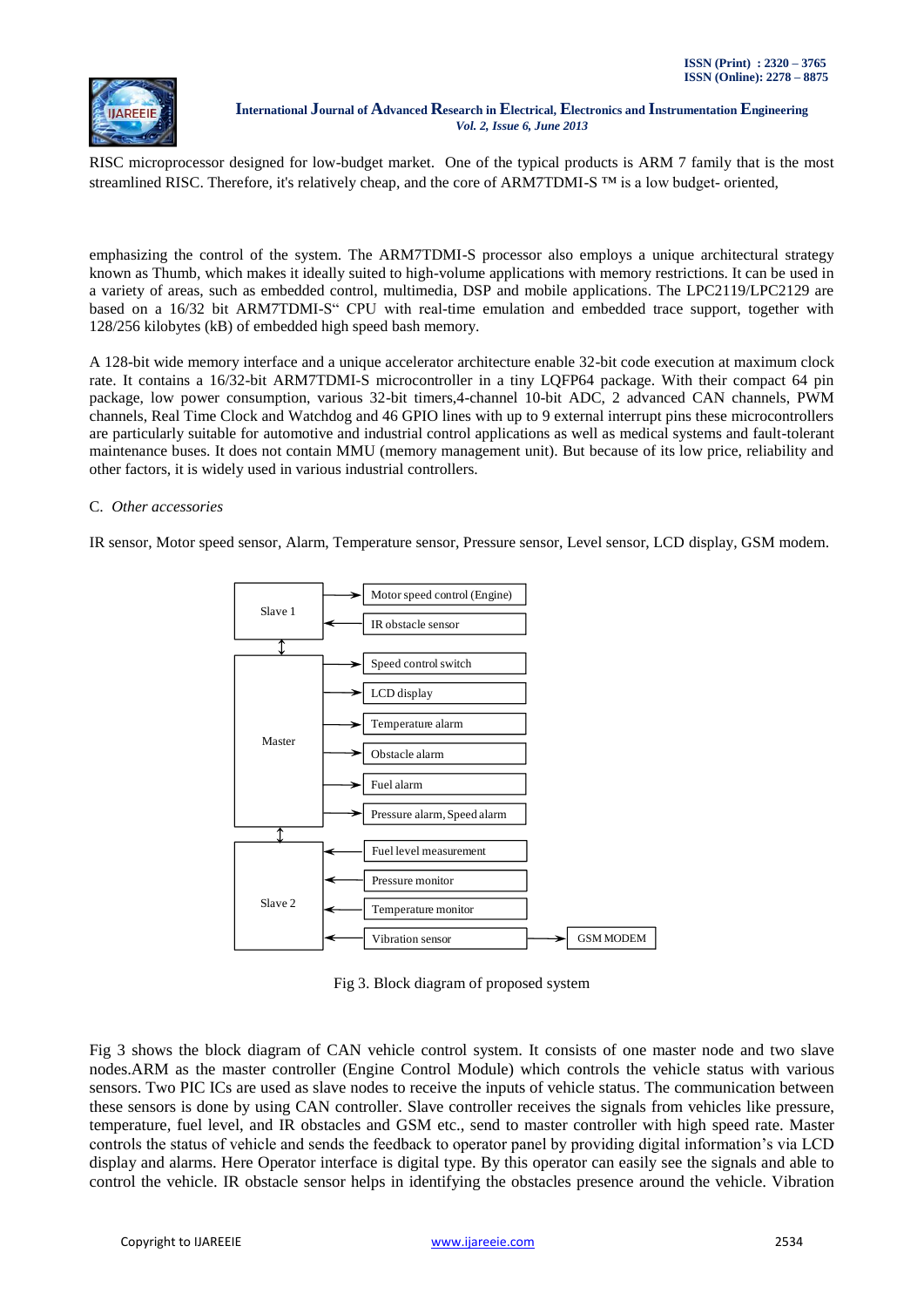

sensor detects external force (Hit by other vehicle or medium etc.,) and sends the signal to GSM. GSM will send the message to the owner of the vehicle.

## **III. SOFTWARE STRUCTURE**

The vehicle control system is programmed using the Embedded C and debugged with MPLAB X IDE.



Fig 4. Flowchart for program

Fig 4 shows the flowchart for Embedded C program for vehicle control system using CAN protocol.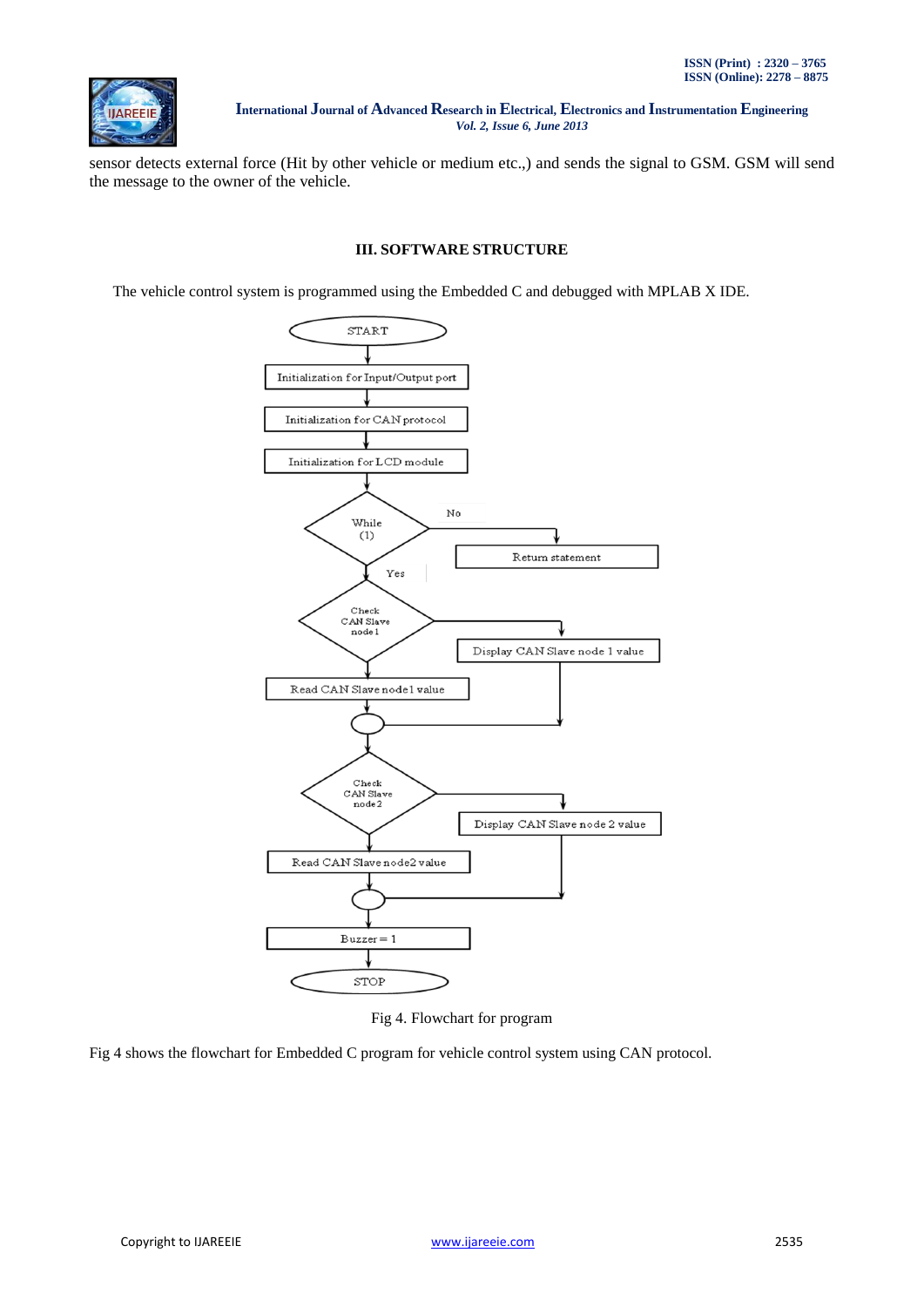

## **IV. WORKING MODEL CIRCUITS AND RESULTS**



Fig 5. Master circuit

Fig 5 shows the circuit diagram of master node. It consists of Arm LPC2129, Speed detection unit, LCD, Buzzer.



Fig 6. Slave circuit

Fig 6 shows the slave circuit. This unit consists 2 slave unit named as Slave 1 and Slave 2. Both slave units are PIC 18F4580 controller. Power supply for both slave units and other sensors are 5 V DC. Slave 1 unit connected with 3 sensors. Temperature sensor, Pressure sensor, Fuel level sensor. This sensor generates analog signal and send to Slave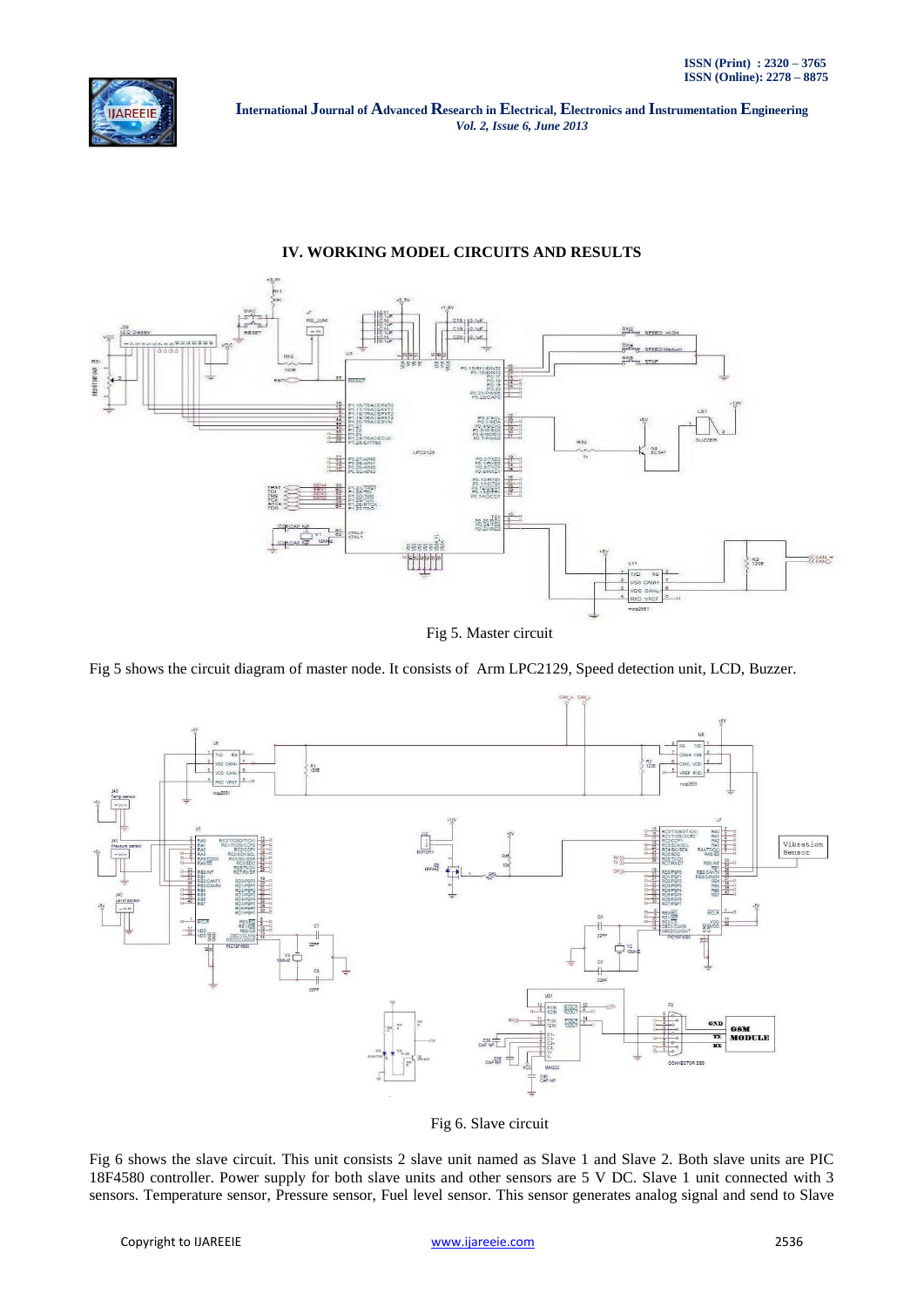

1 controller. Slave 1 controller converting analog signal into digital signal, then sends to ARM controller through CAN MCP2551 controller. Slave 2 unit connected with following units. IR obstacle sensor, Vibration sensor, Fan (Vehicle speed), GSM modem.



Fig 7. Working model

Fig 7 shows the working model of vehicle control system using CAN.

*Results:*









Fig 10. Obstacle detect alarm Fig 11. Over speed control OK

The LCD provided at the driver's panel displays the various alarms generated with different sensors. Alarm during the various cases like high pressure in tyres, Fuel level low, Obstacles around the vehicles, Over speed etc., Vibration sensor receives detects with external impact like accidents, sends the signal to GSM. GSM sends the message to vehicle owner.

## **V. CONCLUSION**